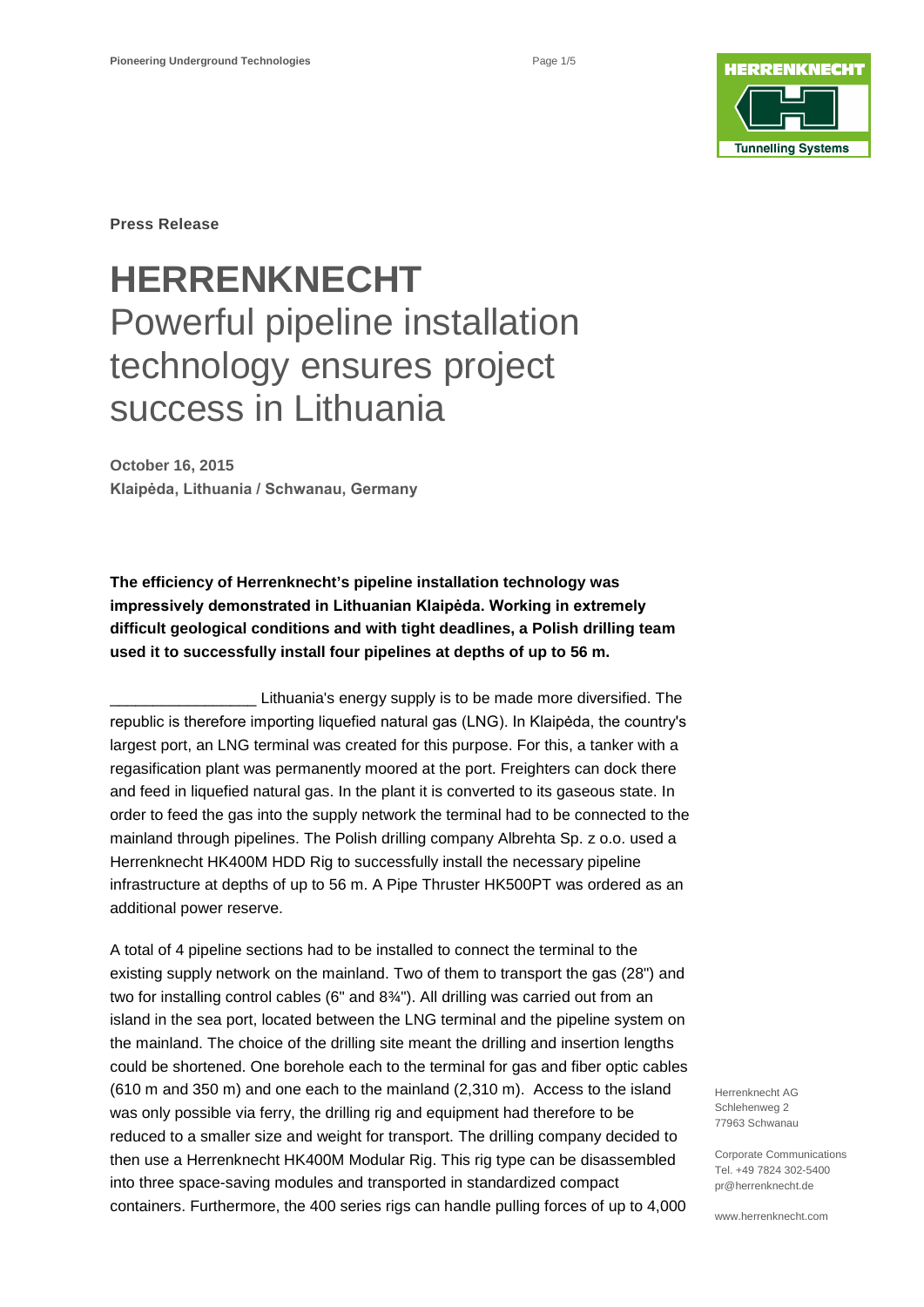

kN (400 tons). Such powerful equipment was required due to the length and the diameters of the boreholes.

Because of its great economic importance for Lithuania, the project was under enormous time pressure from the very beginning. Project delays had to be avoided at all costs. Even in the event of greater forces occurring during pipeline installation, no delays were permitted. The prerequisite: any additional power required had to be quickly mobilized on the jobsite. Specifically for this purpose the customer ordered a Herrenknecht Pipe Thruster. It has the necessary power reserves and if required it will provide support with thrust and pulling forces of up to 5,000kN (500tonnes). A few days after the order, Herrenknecht made the equipment available to the customer. Thanks to the extensive rental pool in Germany, even when requested at short notice, Herrenknecht can provide its customers with standard equipment quickly and on attractive terms. At the customer's request Herrenknecht supplied the HDD Rig with additional drive power to increase the tripping speed during operation. This saved the drilling team valuable time.

During the advance the geology with its alternately sandy-gravelly and hard marl zones presented man and material with challenges. Torques of up to 120 kNm had to be applied to excavate the borehole. To handle this, Herrenknecht equipped the rig at the customer´s request with an installed power of nearly 1000 kW to ensure the necessary power reserve. The challenging geology also increased material and tooling wear. The spare parts management was mastered by Herrenknecht's After Sales Service department. During the entire project a service technician accompanied the rapidly proceeding drilling process and ensured the timely supply of spare parts to the jobsite. Operation of the drilling equipment around the clock, 7 days a week was thus assured.

Such a commitment paid off. In just 34 hours the customer completed the final pipe installation with an entry angle of 10,5° at pipe side. In future, Lithuania can source liquefied natural gas from the global market, thereby expanding its national energy mix.

> Herrenknecht AG Schlehenweg 2 77963 Schwanau

Corporate Communications Tel. +49 7824 302-5400 pr@herrenknecht.de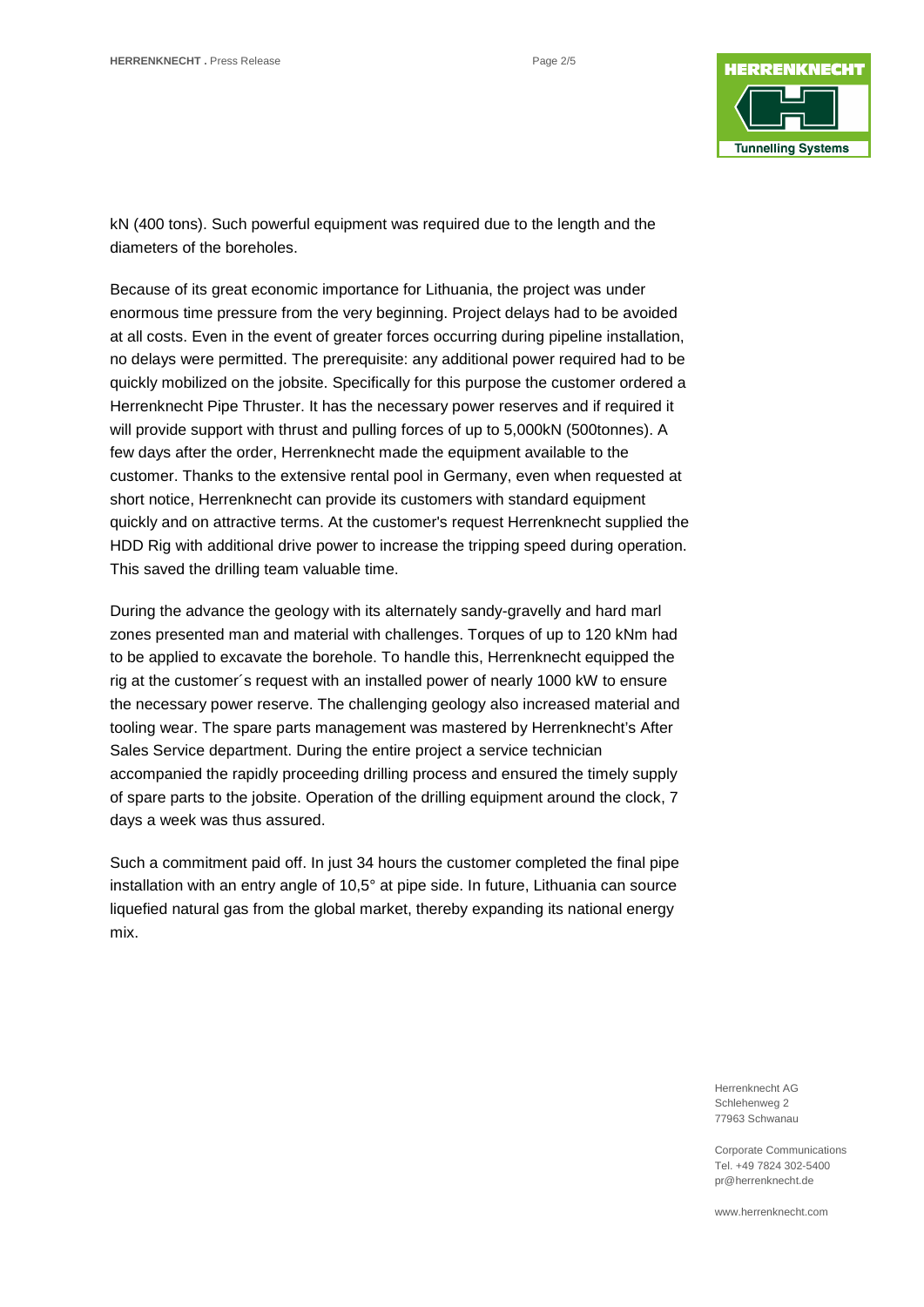

# **Powerful pipeline installation technology ensures project success in Lithuania**

## **HDD - HORIZONTAL DIRECTIONAL DRILLING**

The HDD method (Horizontal Directional Drilling) is a worldwide tried-and-tested trenchless technology for the underground installation of pipelines. In a first step, a pilot drill is driven from the launch to the target point. In a second step, the pilot hole is widened in the opposite direction by a so-called reamer. The reaming is often repeated several times depending on diameter and geological ground conditions. In a last step, the pipeline is inserted into the reamed and stabilized bore hole. HDD rigs from Herrenknecht are used worldwide to install oil and gas pipelines as well as water and wastewater pipelines with diameters of up to two meters (80 inches) - rapidly, cost-efficiently and causing low impact on the environment.

## **MACHINE DATA HK400M, HK500PT**

#### **Machine type: HDD Rig HK400M, H-204**

- › Pipeline diameter:
- Gas: 28"
- FOC: 6" and 8¾"
- › Max. pulling force: 400t (4,000kN)
- › Torque: 140 kNm

#### **Machine type: Pipe Thruster HK500PT, H273**

› Max. thrust and pulling force: 500t (5,000kN)

## **PROJECT DATA**

**Location:** Klaipėda, Lithuania

**Client:** PPS PIPELINE SYSTEMS GMBH

**Contractor:** Albrehta Sp. z o.o.

**Application:** Gas / FOC

**Pipeline length:** 

› Gas: 2,310m and 610m

› FOC: 2,310m and 350m

**Geology:** Sand, gravel, cobbles marly till, boulders

Herrenknecht AG Schlehenweg 2 77963 Schwanau

Corporate Communications Tel. +49 7824 302-5400 pr@herrenknecht.de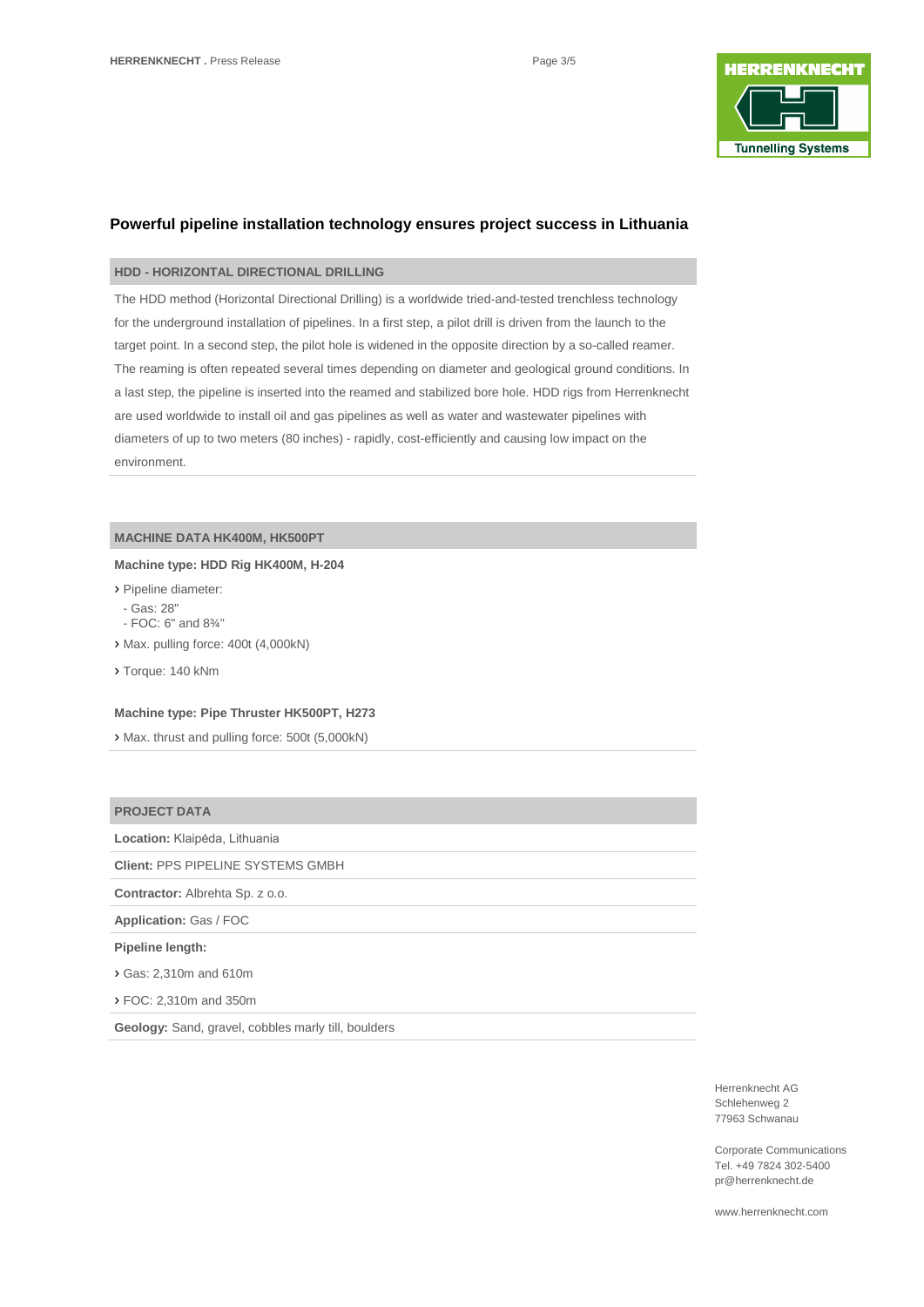

## **Powerful pipeline installation technology ensures project success in Lithuania**



### Photo 1

The connection of the new LNG Terminal at the Baltic port of Klaipėda required drilling boreholes for pipelines under the harbor basin with a total length of 5.5 kilometers and at depths of up to 56 meters. An island in the center of the harbor as the starting point allowed the boreholes to be divided into four subsections.



### Photo 2

At the customer's request Herrenknecht equipped the HDD Rig with an installed power of nearly 1,000kW and a torque of 140kNm for maximum tripping speed.

Land side a Herrenknecht Pipe Thruster supports pipeline installation with maximum thrust and pulling force of up to 500 tonnes as additional power reserve.



#### Photo 3

In order to make Lithuania's energy supply more diversified, the new LNG terminal in Klaipėda was connected from the sea to the national supply network. Two HDD boreholes (2,310 m and 610 m) were drilled for the installation of a 28" gas pipeline. With two additional boreholes (2,310 m and 350 m), pipelines (6" and 8¾") were installed for fiber optic cables to control the system.

> Herrenknecht AG Schlehenweg 2 77963 Schwanau

Corporate Communications Tel. +49 7824 302-5400 pr@herrenknecht.de